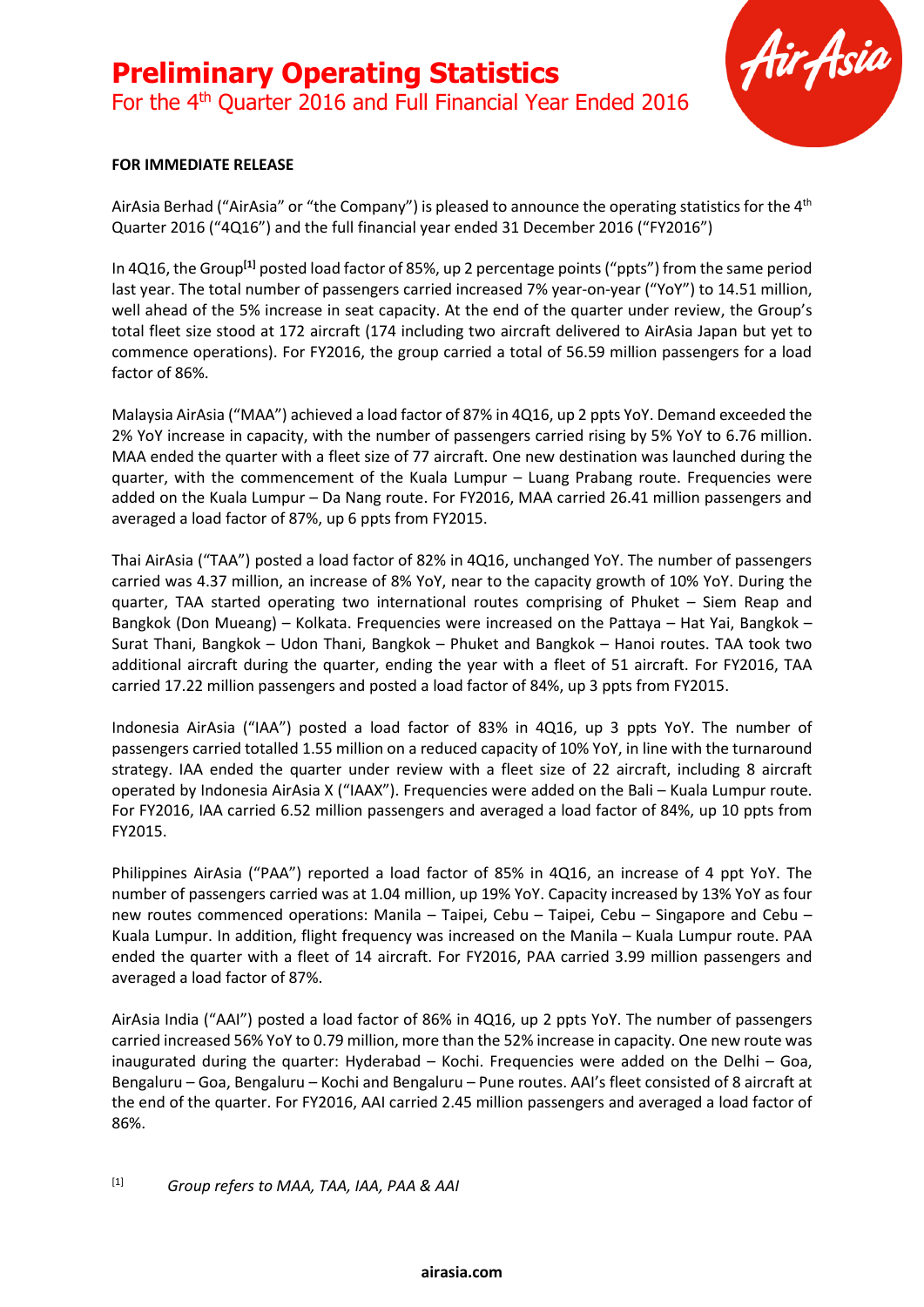For the 4<sup>th</sup> Quarter 2016 and Full Financial Year Ended 2016



### **Group**

### **4 th Quarter 2016 Operating Statistics**

| <b>Group</b>                            | <b>OCT - DEC 2016</b> |                  |          |  |
|-----------------------------------------|-----------------------|------------------|----------|--|
| (MAA, TAA, IAA, PAA, AAI)               | 2016                  | 2015             | Change   |  |
| Passenger Carried <sup>1</sup>          | 14,506,662            | 13,525,200       | 7%       |  |
| Capacity <sup>2</sup>                   | 17,092,566            | 16,261,246       | 5%       |  |
| Load Factor $(\%)^3$                    | 85                    | 83               | +2 ppts  |  |
| ASK $(mil)^4$<br>RPK (mil) <sup>5</sup> | 20,608<br>17,369      | 19,309<br>15,983 | 7%<br>9% |  |
| Number of stages <sup>6</sup>           | 94,367                | 90,233           | 5%       |  |
| Average stage length (km)               | 1,180                 | 1,164            | 1%       |  |
| Size of fleet at month end <sup>7</sup> | $172^{(i)}$           | 170              |          |  |

*Note: (i) The total fleet number includes:*

*- Eight (8) A320 aircraft operated by IAAX on behalf of IAA.*

- *The total fleet number excludes:*
- *- Two (2) A330 aircraft wet-leased from Indonesia AirAsia X ("IAAX") and operated under MAA flight code.*
- *- Two (2) A320 aircraft delivered to AirAsia Japan but yet to commence operations.*
- *- Two (2) A320 aircraft novated from MAA to Asia Aviation Capital ("AAC") and subsequently leased to a third party airline.*

| <b>Group</b>                            | <b>JAN - DEC 2016</b> |                  |                |  |
|-----------------------------------------|-----------------------|------------------|----------------|--|
| (MAA, TAA, IAA, PAA, AAI)               | 2016                  | 2015             | <b>Change</b>  |  |
| Passenger Carried <sup>1</sup>          | 56,594,451            | 50,682,359       | 12%            |  |
| Capacity <sup>2</sup>                   | 65,983,787            | 63,339,166       | 4%             |  |
| Load Factor $(\%)^3$                    | 86                    | 80               | +6 ppts        |  |
| ASK $(mil)^4$<br>RPK $(mil)^5$          | 80,200<br>68,434      | 73,848<br>58,981 | 9%<br>16%      |  |
| Number of stages <sup>6</sup>           | 365,311               | 351,777          | 4%             |  |
| Average stage length (km)               | 1,195                 | 1,118            | 7%             |  |
| Size of fleet at month end <sup>7</sup> | $172^{(i)}$           | 170              | $\overline{2}$ |  |

### **Full Year 2016 Operating Statistics**

*Note: (i) Please refer to note (i) under 4Q16.*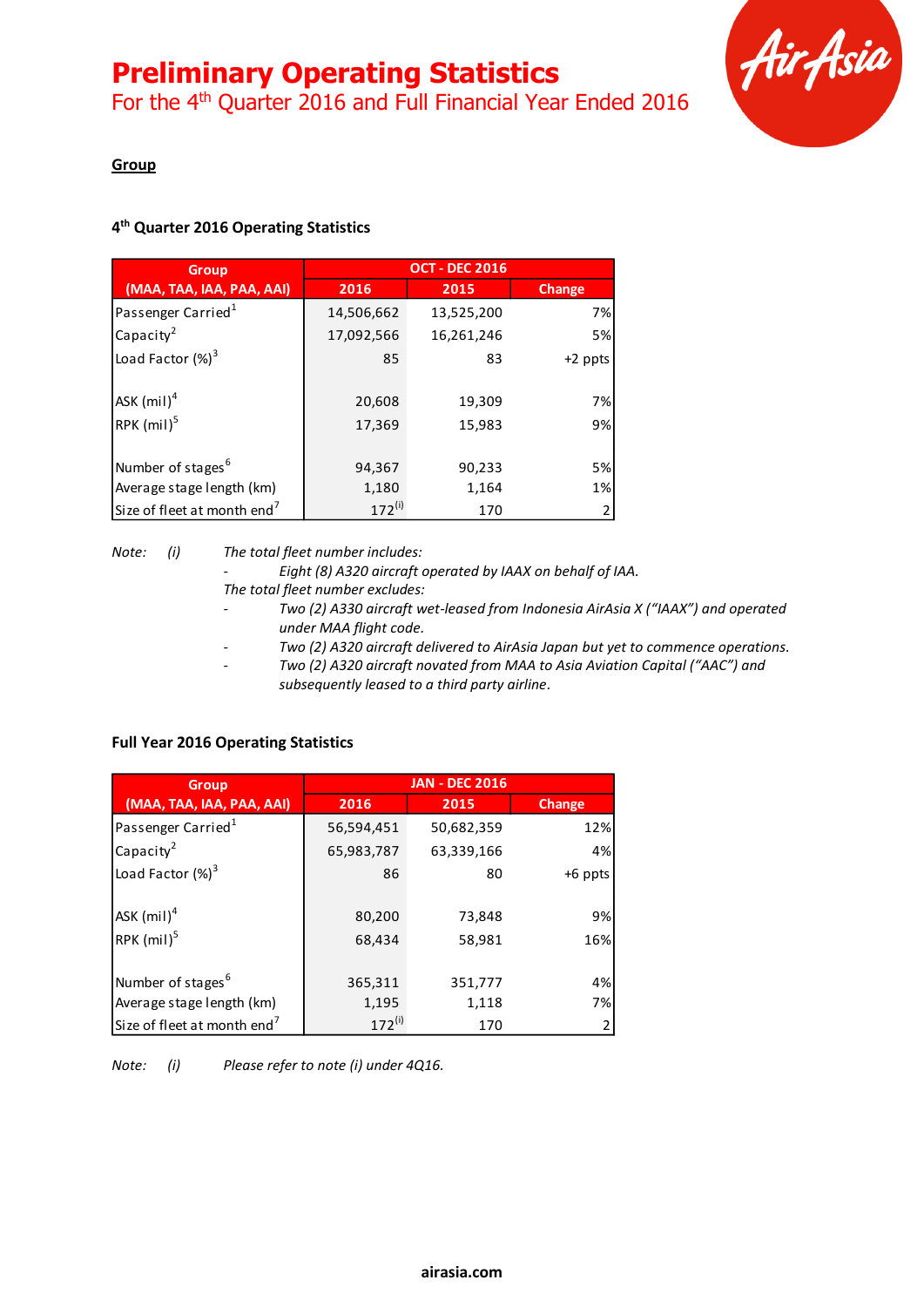For the 4<sup>th</sup> Quarter 2016 and Full Financial Year Ended 2016



### **Malaysia**

### **4 th Quarter 2016 Operating Statistics**

|                                         | <b>OCT - DEC 2016</b> |                |          |  |
|-----------------------------------------|-----------------------|----------------|----------|--|
| <b>Malaysia AirAsia</b>                 | 2016                  | 2015           | Change   |  |
| Passenger Carried <sup>1</sup>          | 6,762,823             | 6,467,882      | 5%       |  |
| Capacity <sup>2</sup>                   | 7,740,030             | 7,623,586      | 2%       |  |
| Load Factor $(\%)^3$                    | 87                    | 85             | +2 ppts  |  |
| ASK $(mil)^4$<br>RPK $(mil)^5$          | 10,275<br>8,852       | 9,724<br>8,193 | 6%<br>8% |  |
|                                         |                       |                |          |  |
| Number of stages <sup>6</sup>           | 42,420                | 42,246         | 0%       |  |
| Average stage length (km)               | 1,310                 | 1,276          | 3%       |  |
| Size of fleet at month end <sup>7</sup> | $77^{(i)}$            | 80             | -3       |  |

*Note: (i) The total fleet number excludes:*

- *- One (1) A320 aircraft wet-leased from Indonesia AirAsia ("IAA") and operated under MAA flight code.*
- *- Two (2) A330 aircraft wet-leased from IAAX and operated under MAA flight code.*
- *- Two (2) A320 aircraft novated from MAA to AAC and subsequently leased to a third party airline.*

### **Full Year 2016 Operating Statistics**

|                                         | <b>JAN - DEC 2016</b> |            |           |  |
|-----------------------------------------|-----------------------|------------|-----------|--|
| <b>Malaysia AirAsia</b>                 | 2016                  | 2015       | Change    |  |
| Passenger Carried <sup>1</sup>          | 26,410,922            | 24,254,506 | 9%        |  |
| Capacity <sup>2</sup>                   | 30,282,671            | 30,079,666 | 1%        |  |
| Load Factor $(\%)^3$                    | 87                    | 81         | $+6$ ppts |  |
| ASK $(mil)^4$                           | 40,086                | 37,408     | 7%        |  |
| RPK $(mil)^5$                           | 34,676                | 30,006     | 16%       |  |
| Number of stages <sup>6</sup>           | 166,983               | 167,002    | 0%        |  |
| Average stage length (km)               | 1,316                 | 1,247      | 6%        |  |
| Size of fleet at month end <sup>7</sup> | $77^{(i)}$            | 80         | -3        |  |

*Note: (i) The total fleet number excludes:*

- *- One (1) A320 aircraft wet-leased from Indonesia AirAsia ("IAA") and operated under MAA flight code.*
- *- Two (2) A330 aircraft wet-leased from IAAX and operated under MAA flight code*
- *- Two (2) A320 aircraft novated from MAA to AAC and subsequently leased to a third party airline*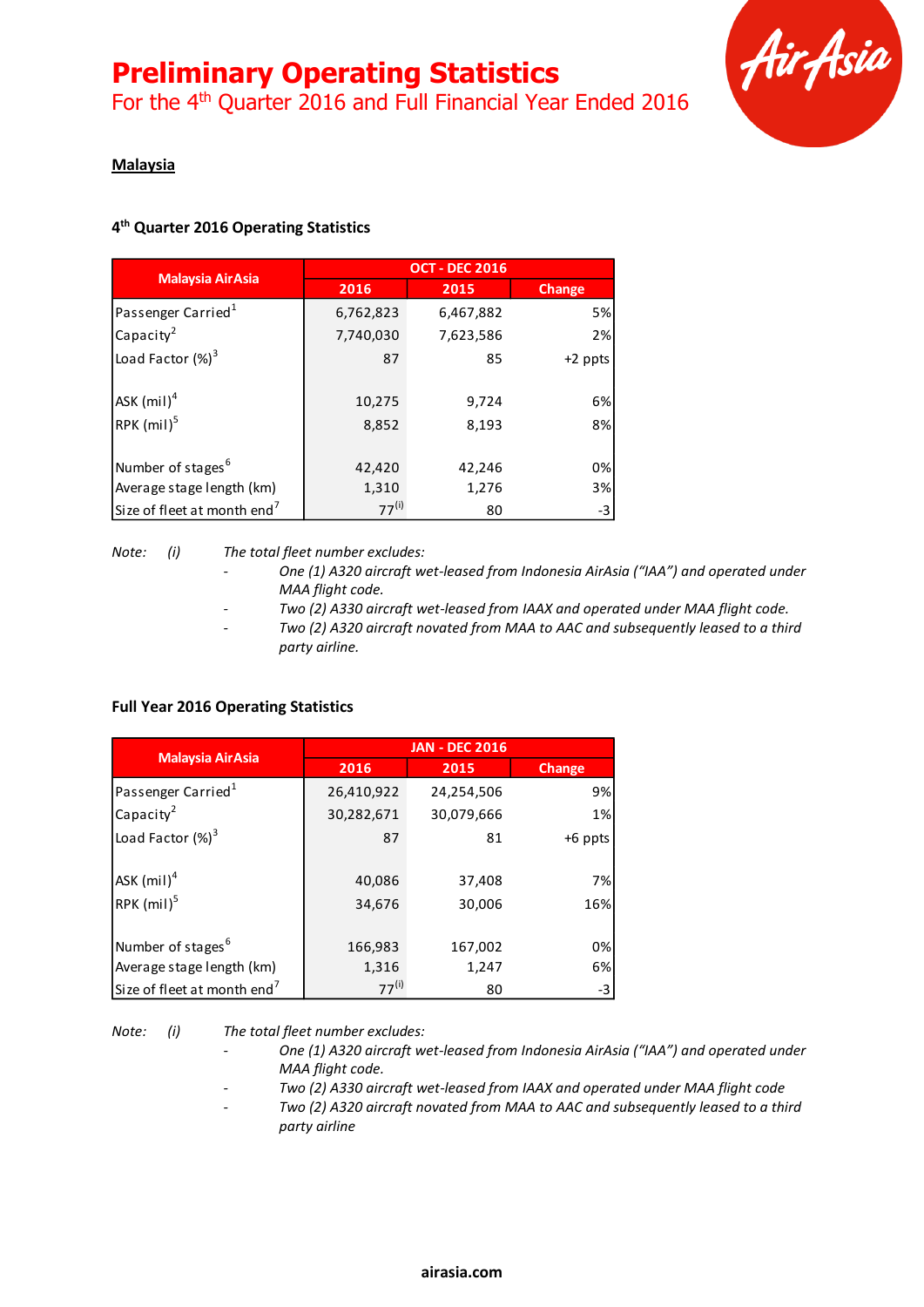For the 4<sup>th</sup> Quarter 2016 and Full Financial Year Ended 2016



### **Thailand**

### **4 th Quarter 2016 Operating Statistics**

|                                         | <b>OCT - DEC 2016</b> |           |               |  |
|-----------------------------------------|-----------------------|-----------|---------------|--|
| <b>Thai AirAsia</b>                     | 2016                  | 2015      | <b>Change</b> |  |
| Passenger Carried <sup>1</sup>          | 4,365,223             | 4,024,150 | 8%            |  |
| Capacity <sup>2</sup>                   | 5,351,676             | 4,886,280 | 10%           |  |
| Load Factor $(\%)^3$                    | 82                    | 82        |               |  |
| $ASK$ (mil) <sup>4</sup>                | 5,208                 | 4,826     | 8%            |  |
| RPK (mil) <sup>5</sup>                  | 4,203                 | 3,953     | 6%            |  |
| Number of stages <sup>6</sup>           | 29,720                | 27,146    | 9%            |  |
| Average stage length (km)               | 973                   | 988       | $-1%$         |  |
| Size of fleet at month end <sup>7</sup> | 51                    | 45        | 6             |  |

### **Full Year 2016 Operating Statistics**

| <b>Thai AirAsia</b>                     | <b>JAN - DEC 2016</b> |            |         |  |
|-----------------------------------------|-----------------------|------------|---------|--|
|                                         | 2016                  | 2015       | Change  |  |
| Passenger Carried <sup>1</sup>          | 17,222,964            | 14,849,422 | 16%     |  |
| Capacity $^2$                           | 20,481,756            | 18,221,580 | 12%     |  |
| Load Factor $(\%)^3$                    | 84                    | 81         | +3 ppts |  |
| ASK $(mil)^4$                           | 20,629                | 18,116     | 14%     |  |
| RPK $(mil)^5$                           | 17,285                | 14,872     | 16%     |  |
| Number of stages <sup>6</sup>           | 113,776               | 101,231    | 12%     |  |
| Average stage length (km)               | 1,007                 | 995        | 1%      |  |
| Size of fleet at month end <sup>7</sup> | 51                    | 45         | 6       |  |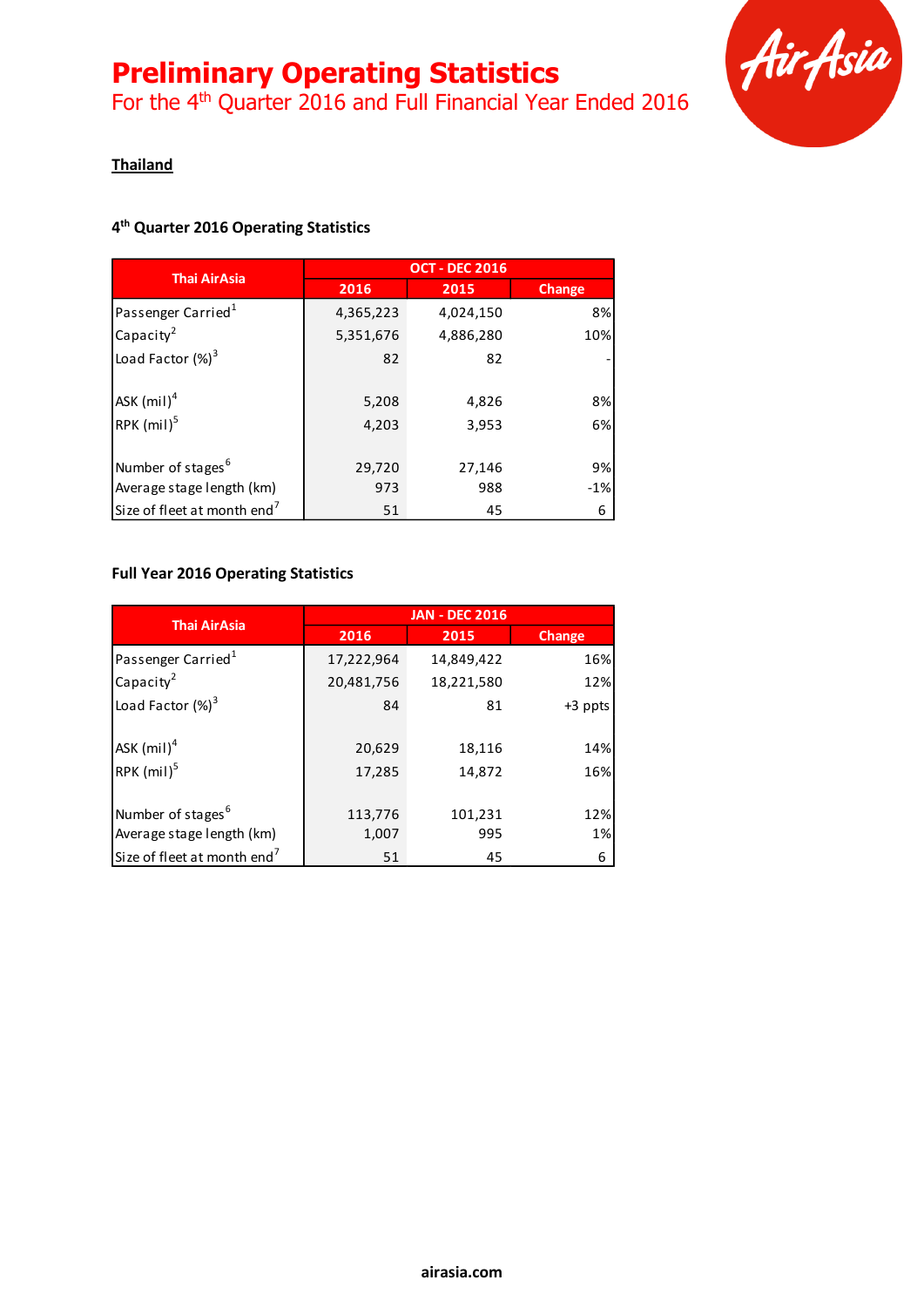For the 4<sup>th</sup> Quarter 2016 and Full Financial Year Ended 2016



### **Indonesia**

### **4 th Quarter 2016 Operating Statistics**

|                                         | <b>OCT - DEC 2016</b>            |                                                |              |           |               |
|-----------------------------------------|----------------------------------|------------------------------------------------|--------------|-----------|---------------|
|                                         |                                  | 2016                                           |              |           |               |
| <b>Indonesia AirAsia</b>                | <b>Operated by</b><br><b>IAA</b> | <b>Operated by</b><br>3rd Party <sup>(i)</sup> | <b>Total</b> | 2015      | <b>Change</b> |
| Passenger Carried <sup>1</sup>          | 1,121,830                        | 423,843                                        | 1,545,673    | 1,653,536 | $-7%$         |
| Capacity <sup>2</sup>                   | 1,349,640                        | 510,480                                        | 1,860,120    | 2,066,220 | $-10%$        |
| Load Factor $(%)^3$                     | 83                               | 83                                             | 83           | 80        | +3 ppts       |
| $ASK$ (mil) <sup>4</sup>                | 1,941                            | 721                                            | 2,661        | 2,881     | $-8%$         |
| $RPK$ (mil) <sup>5</sup>                | 1,605                            | 603                                            | 2,208        | 2,291     | $-4%$         |
| Number of stages <sup>6</sup>           | 7,498                            | 2,836                                          | 10,334       | 11,479    | $-10%$        |
| Average stage length (km)               | 1,308                            | 1,288                                          | 1,303        | 1,277     | 2%            |
| Size of fleet at month end <sup>7</sup> | 14                               | $8^{(ii)}$                                     | 22           | 25        | $-3$          |

*Note: (i) Operated by IAAX on behalf of IAA*

*(ii) Includes three (3) A320 aircraft wet leased and five (5) A320 aircraft transferred from IAA*

#### **Full Year 2016 Operating Statistics**

|                                         | <b>JAN - DEC 2016</b>            |                                                |              |           |            |
|-----------------------------------------|----------------------------------|------------------------------------------------|--------------|-----------|------------|
| <b>Indonesia AirAsia</b>                |                                  | 2016                                           |              |           |            |
|                                         | <b>Operated by</b><br><b>IAA</b> | <b>Operated by</b><br>3rd Party <sup>(i)</sup> | <b>Total</b> | 2015      | Change     |
| Passenger Carried <sup>1</sup>          | 4,700,353                        | 1,815,758                                      | 6,516,111    | 6,521,336 | 0%         |
| Capacity <sup>2</sup>                   | 5,615,640                        | 2,157,480                                      | 7,773,120    | 8,757,900 | $-11%$     |
| Load Factor $(\%)^3$                    | 84                               | 84                                             | 84           | 74        | $+10$ ppts |
| $ASK$ (mil) <sup>4</sup>                | 8,083                            | 2,933                                          | 11,016       | 11,774    | $-6%$      |
| $RPK$ (mil) <sup>5</sup>                | 6,721                            | 2,462                                          | 9,184        | 8,857     | 4%         |
| Number of stages <sup>6</sup>           | 31,198                           | 11,986                                         | 43,184       | 48,655    | $-11%$     |
| Average stage length (km)               | 1,309                            | 1,236                                          | 1,288        | 1,245     | 3%         |
| Size of fleet at month end <sup>7</sup> | 14                               | $8^{(ii)}$                                     | 22           | 25        | $-3$       |

*Note: (i) Operated by IAAX on behalf of IAA*

*(ii) Includes three (3) A320 aircraft wet leased and five (5) A320 aircraft transferred from IAA*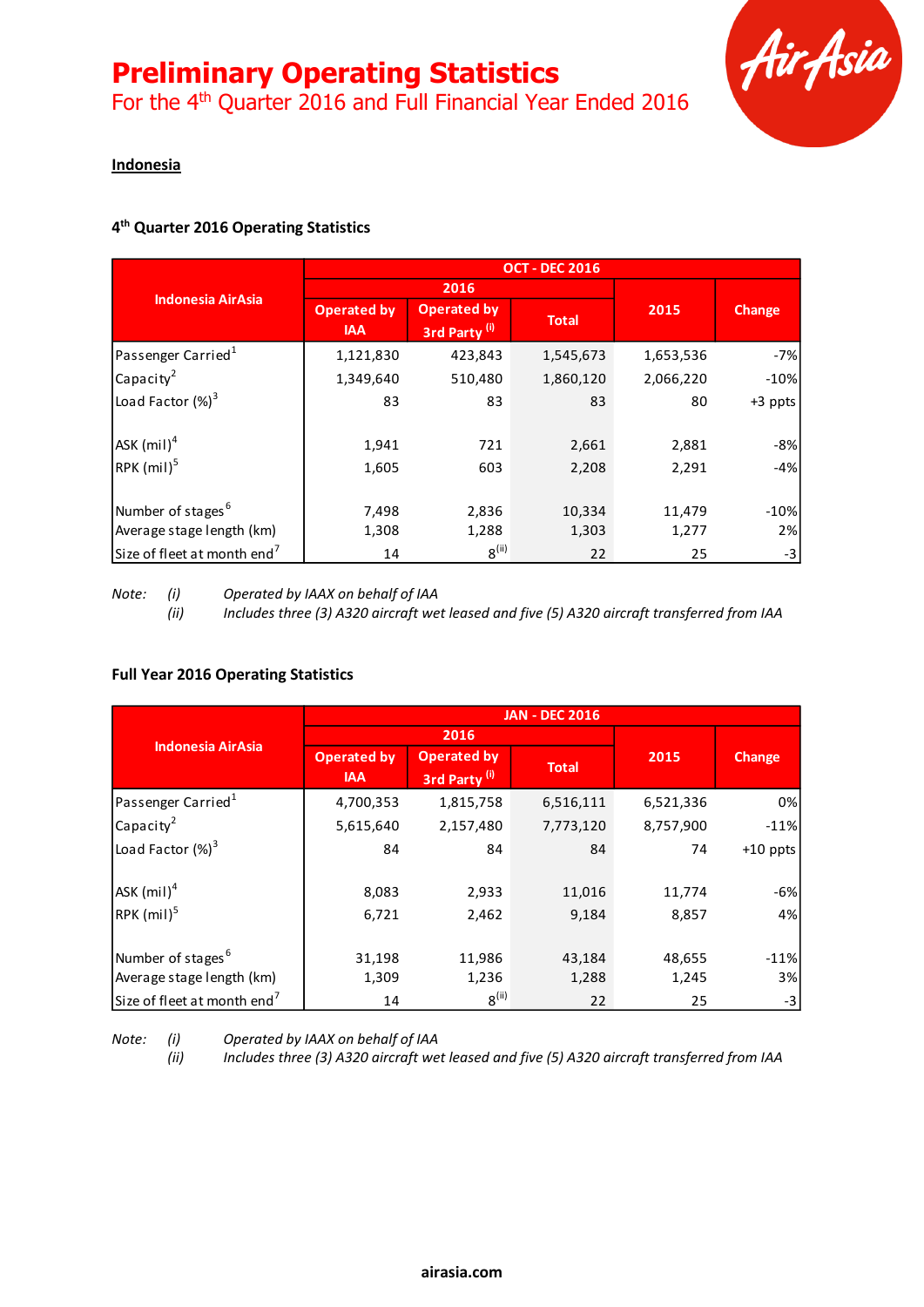For the 4<sup>th</sup> Quarter 2016 and Full Financial Year Ended 2016



### **Philippines**

### **4 th Quarter 2016 Operating Statistics**

|                                         | <b>OCT - DEC 2016</b> |           |               |  |
|-----------------------------------------|-----------------------|-----------|---------------|--|
| <b>Philippines AirAsia</b>              | 2016                  | 2015      | <b>Change</b> |  |
| Passenger Carried <sup>1</sup>          | 1,040,811             | 871,225   | 19%           |  |
| Capacity <sup>2</sup>                   | 1,218,780             | 1,077,480 | 13%           |  |
| Load Factor $(\%)^3$                    | 85                    | 81        | +4 ppts       |  |
| $ASK$ (mil) <sup>4</sup>                | 1,473                 | 1,135     | 30%           |  |
| RPK (mil) <sup>5</sup>                  | 1,251                 | 921       | 36%           |  |
| Number of stages <sup>6</sup>           | 6,771                 | 5,986     | 13%           |  |
| Average stage length (km)               | 1,216                 | 1,055     | 15%           |  |
| Size of fleet at month end <sup>7</sup> | 14                    | 14        |               |  |

### **Full Year 2016 Operating Statistics**

|                                         | <b>JAN - DEC 2016</b> |                |               |  |
|-----------------------------------------|-----------------------|----------------|---------------|--|
| <b>Philippines AirAsia</b>              | 2016                  | 2015           | <b>Change</b> |  |
| Passenger Carried <sup>1</sup>          | 3,990,986             | 3,592,813      | 11%           |  |
| Capacity <sup>2</sup>                   | 4,609,260             | 4,461,300      | 3%            |  |
| Load Factor $(\%)^3$                    | 87                    | 81             | $+6$ ppts     |  |
| ASK $(mil)^4$<br>RPK $(mil)^5$          | 5,103<br>4,365        | 4,476<br>3,574 | 14%<br>22%    |  |
|                                         |                       |                |               |  |
| Number of stages <sup>6</sup>           | 25,607                | 24,785         | 3%            |  |
| Average stage length (km)               | 1,109                 | 1,006          | 10%           |  |
| Size of fleet at month end <sup>7</sup> | 14                    | 14             |               |  |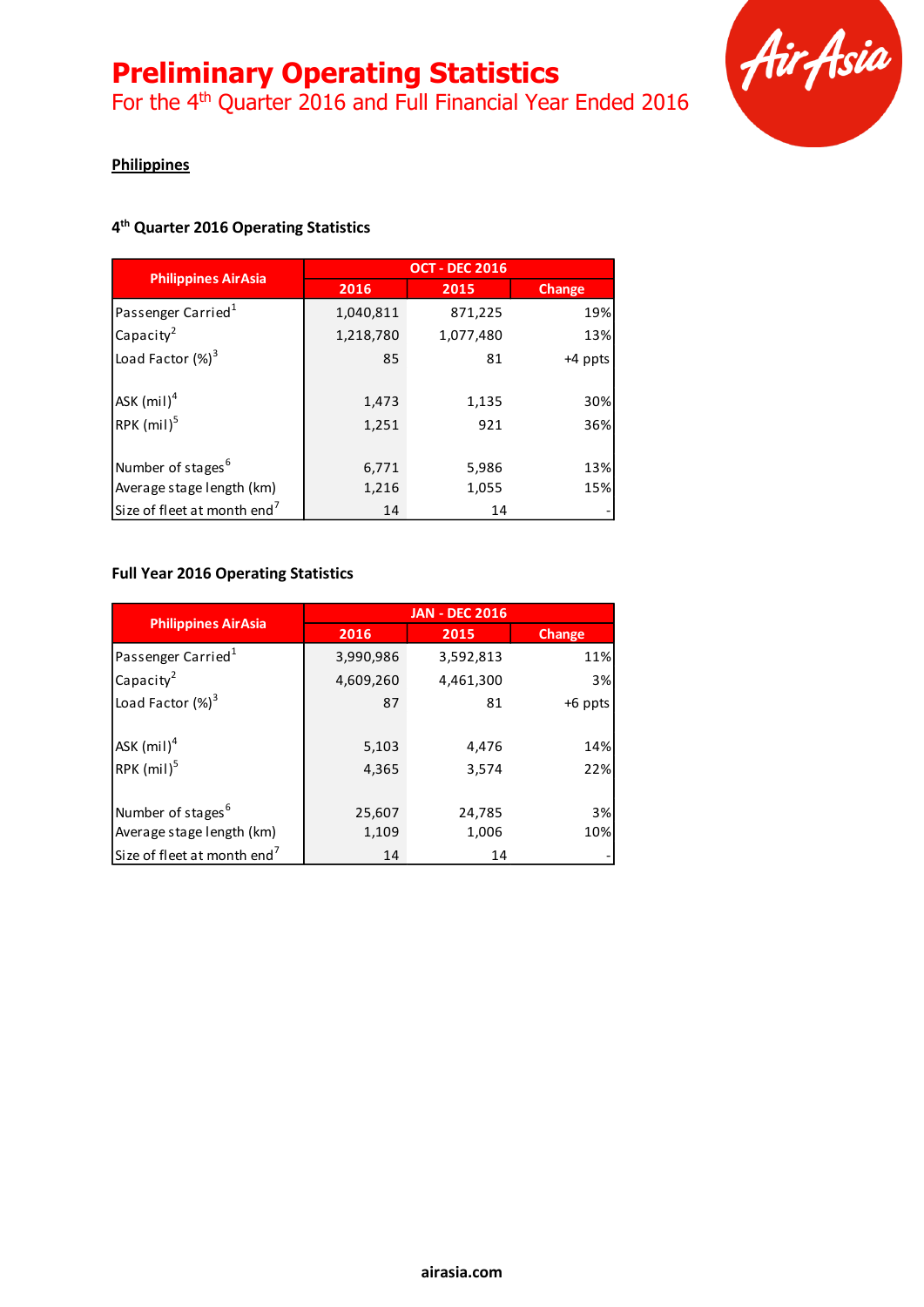For the 4<sup>th</sup> Quarter 2016 and Full Financial Year Ended 2016



### **India**

### **4 th Quarter 2016 Operating Statistics**

|                                         | <b>OCT - DEC 2016</b> |         |               |  |
|-----------------------------------------|-----------------------|---------|---------------|--|
| AirAsia India                           | 2016                  | 2015    | <b>Change</b> |  |
| Passenger Carried <sup>1</sup>          | 792,132               | 508,407 | 56%           |  |
| Capacity <sup>2</sup>                   | 921,960               | 607,680 | 52%           |  |
| Load Factor $(\%)^3$                    | 86                    | 84      | $+2$ ppts     |  |
| ASK $(mil)^4$                           | 990                   | 743     | 33%           |  |
| RPK $(mil)^5$                           | 855                   | 625     | 37%           |  |
| Number of stages <sup>6</sup>           | 5,122                 | 3,376   | 52%           |  |
| Average stage length (km)               | 1,001                 | 1,226   | $-18%$        |  |
| Size of fleet at month end <sup>7</sup> | 8                     | 6       | 2             |  |

### **Full Year 2016 Operating Statistics**

| <b>AirAsia India</b>                    | <b>JAN - DEC 2016</b> |           |                |  |
|-----------------------------------------|-----------------------|-----------|----------------|--|
|                                         | 2016                  | 2015      | <b>Change</b>  |  |
| Passenger Carried <sup>1</sup>          | 2,453,468             | 1,464,282 | 68%            |  |
| Capacity <sup>2</sup>                   | 2,836,980             | 1,818,720 | 56%            |  |
| Load Factor $(\%)^3$                    | 86                    | 81        | +5 ppts        |  |
| ASK (mil) <sup>4</sup>                  | 3,365                 | 2,074     | 62%            |  |
| RPK $(mil)^5$                           | 2,924                 | 1,673     | 75%            |  |
| Number of stages <sup>6</sup>           | 15,761                | 10,104    | 56%            |  |
| Average stage length (km)               | 1,147                 | 1,217     | $-6%$          |  |
| Size of fleet at month end <sup>7</sup> | 8                     | 6         | $\overline{2}$ |  |